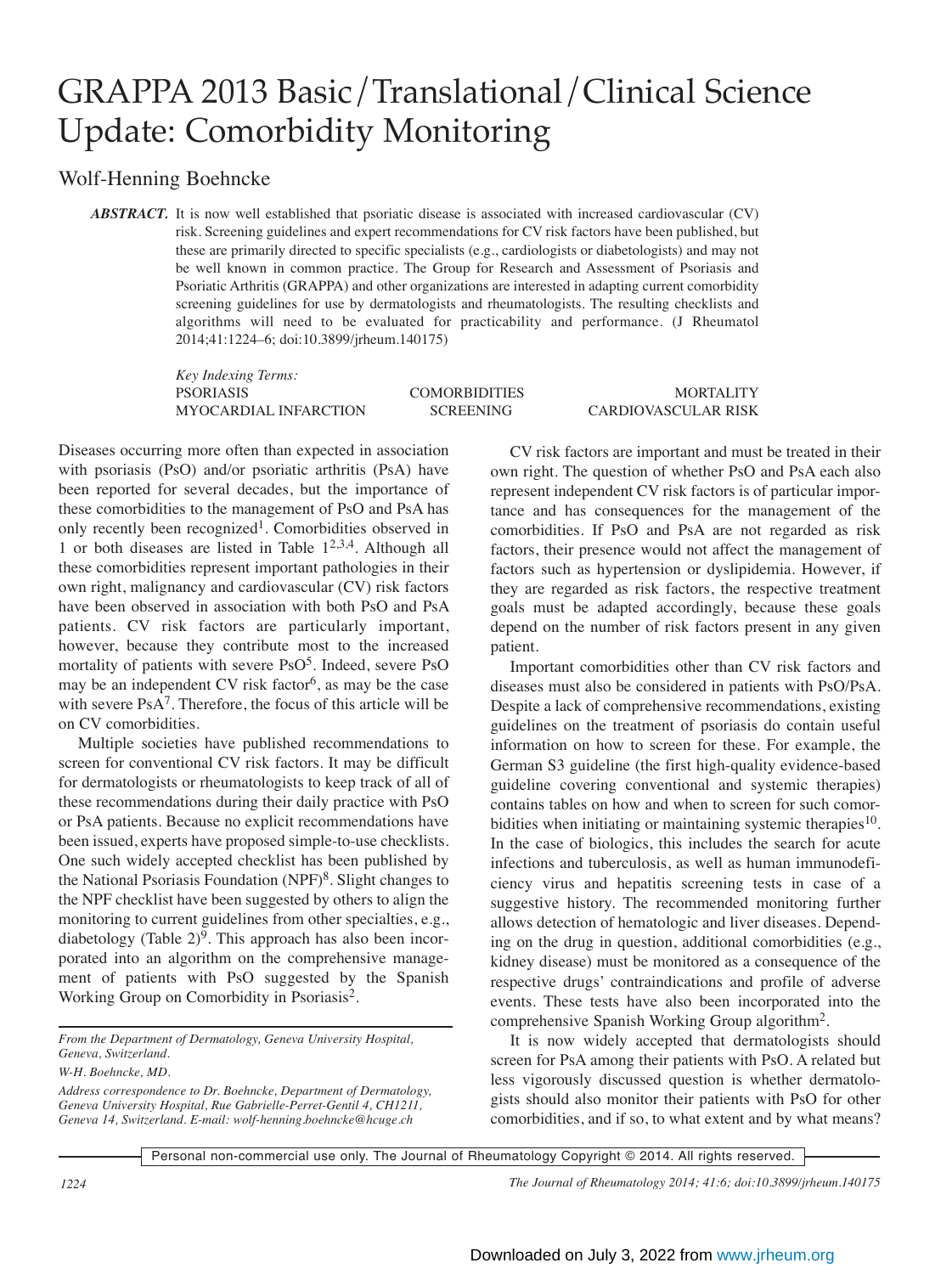*Table 1*. Important comorbidities of psoriasis (PsO) and psoriatic arthritis (PsA).

| Comorbidities Common in PsO and PsA    | Comorbidities<br>Other Comorbidities in PsO | Other Comorbidities in PsA |
|----------------------------------------|---------------------------------------------|----------------------------|
| Cardiovascular disease or risk factors | $\bullet$ PsA                               | • Osteoporosis             |
| • Obesity                              | Lifestyle                                   | Infection                  |
| • Hypertension                         | $\bullet$ Tobacco                           | • Upper respiratory tract  |
| • Dyslipidemia                         | • Alcohol                                   | • Opportunistic            |
| • Diabetes mellitus                    | Other                                       |                            |
| • Metabolic syndrome                   | • Nonalcoholic fatty liver disease          |                            |
| Malignancies                           | • Inflammatory bowel disease                |                            |
| • Lymphoma                             | • Anxiety and depression                    |                            |

*Table 2.* Checklists for screening for cardiovascular risk factors<sup>8,9</sup>.

| U.S. National Psoriasis Foundation Checklist <sup>8</sup> | Checklist as Modified in Recent Publication <sup>9</sup>            |
|-----------------------------------------------------------|---------------------------------------------------------------------|
| Heart rate                                                | Heart rate                                                          |
| Blood pressure                                            | Blood pressure                                                      |
| Body mass index                                           | Waist circumference<br>$\bullet$ Limit: 102 cm (men), 88 cm (women) |
| Fasting blood lipids                                      | Fasting blood lipids                                                |
| Fasting blood glucose                                     | Blood glucose<br>• Not necessarily fasting                          |

The answer may depend on the particular healthcare system $^{11}$ .

After several years of lively discussions and multiple publications, one might think that comorbidities and CV mortality readily come to mind if a physician is caring for a patient with psoriatic disease. However, a publication by Parsi, *et al* suggests that this discussion is largely restricted to dermatologists and rheumatologists, with little influence beyond those specialties<sup>12</sup>. According to that study, only 43% of primary care physicians screen for hypertension among patients with PsO; 27% look for diabetes mellitus, and 11% for dyslipidemia. Cardiologists are 3.5 times more likely to screen for dyslipidemia, even though only 45% of these physicians are aware that PsO is associated with worse CV outcomes. Interestingly, substantially more efforts have been undertaken by these physicians when caring for patients with rheumatoid arthritis or systemic lupus erythematosus<sup>12</sup>. It is important to continue to raise awareness of increased CV risk in patients with psoriatic disease.

GRAPPA members would like to adapt current guidelines for monitoring comorbidities in dermatology and rheumatology practices. In so doing, 3 points are of particular importance:

• Physicians caring for patients with psoriatic disease should define who is in charge and clarify this with each patient. This may depend on the particular healthcare system and the (relative) numbers of specialists and family doctors. It is certainly not obligatory that dermatologists carry the burden of monitoring. On the other hand,

dermatologists or rheumatologists may well be the physicians most often contacted by a patient with psoriatic disease in specialized clinics, and might therefore find themselves in the role of primary care physician.

- Because dermatology practices are often busy, a practical monitoring guideline should be concise. The NPF's checklist or modifications thereof (Table 2) might be good starting points to establish a routine suitable for real-life practice. The comprehensive Spanish algorithm is also attractive, but perhaps best used in specialized clinics.
- Finally, if laboratory abnormalities are observed as a result of monitoring or screening tests, action should be taken to incorporate those results into treatment decisions.

Establishing a network between dermatologists, rheumatologists, and internists of different subspecialties who are interested in following patients with psoriatic disease might be a pragmatic approach to guarantee high-quality, longterm management for patients with psoriatic disease.

## **REFERENCES**

- 1. Boehncke WH, Boehncke S, Schon MP. Managing comorbid disease in patients with psoriasis. BMJ 2010;340:b5666.
- 2. Dauden E, Castaneda S, Suarez C, Garcia-Campayo J, Blasco AJ, Aguilar MD, et al. Clinical practice guideline for an integrated approach to comorbidity in patients with psoriasis. J Eur Acad Dermatol Venereol 2013;27:1387-404.
- 3. Husni ME, Mease PJ. Managing comorbid disease in patients with psoriatic arthritis. Curr Rheumatol Rep 2010;12:281-7.

Personal non-commercial use only. The Journal of Rheumatology Copyright © 2014. All rights reserved.